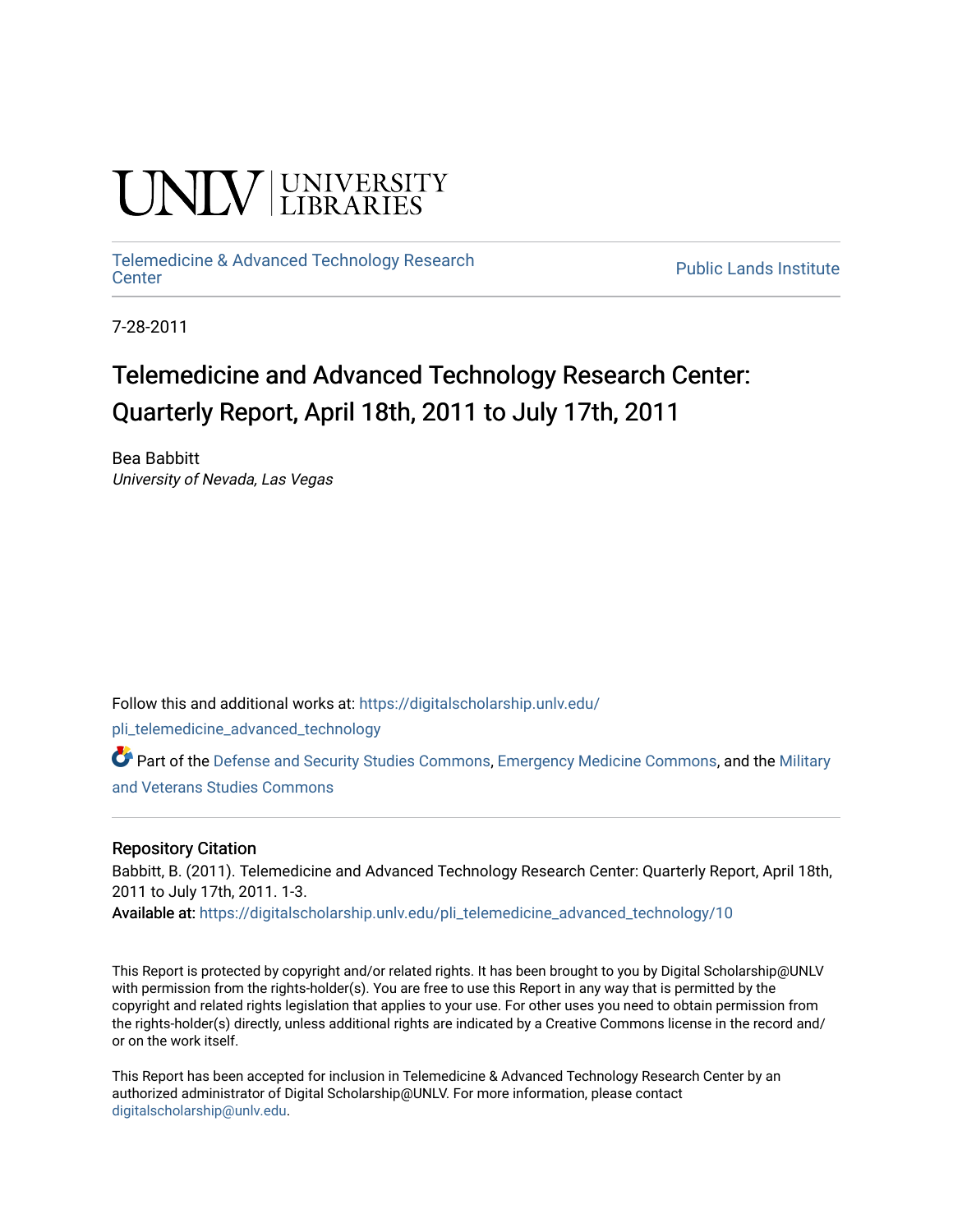### **Quarterly Report**

- 1. **Contract No:** W81XWH-08-1-0451
- 2. **Report Date**: July 28<sup>th</sup>, 2011
- 3. **Reporting Period**: April 18th, 2011 to July 17th, 2011
- 4. **Principal Investigator:** Dr. Bea Babbitt
- 5. **Telephone No**: (702) 895-1506
- 6. **Institution**: University of Nevada, Las Vegas –Division of Educational Outreach (UNLVEO).
- 7. **Project Title**: Development of a P.O.I. and a Blended Learning Ecology for use in Combat Lifesaver Skills Training for the Army.

#### 8. **Current Staff with percent of effort**:

The percent of effort of the current project personnel is as follows:

| Name                                        | % of Effort<br><b>Development Stage</b> | % of Effort<br><b>Implementation Stage</b> |
|---------------------------------------------|-----------------------------------------|--------------------------------------------|
| Principal Investigator (Dr. Bea Babbitt)    | 50%                                     | 50%                                        |
| Research Specialist (Dr. Angelina Hill)     | 50%                                     | 50%                                        |
| Dist. Ed. E-Module Design Team              | 80%                                     | <b>20%</b>                                 |
| Project Assistant (Gordon Louie)            | 50%                                     | 50%                                        |
| <b>Technical Assistant (Trish Harrison)</b> | 50%                                     | 50%                                        |

| <b>This Quarter</b>       |              |                | <b>Project Cumulative</b> |              |                |              |
|---------------------------|--------------|----------------|---------------------------|--------------|----------------|--------------|
|                           | Development  | Implementation | Total                     | Development  | Implementation | Total        |
| Personal                  | 51,224.68    | 4,000          | 55,224.68                 | 226,797.54   | 150,249.89     | 377,047.43   |
| Fringe<br><b>Benefits</b> | 9,474.16     | 131.37         | 9,605.53                  | 25,497.93    | 16,065.70      | 41,563.63    |
| Travel                    | 1,757.90     | ۰.             | 1,757.90                  | 4,943.45     | 25,085.28      | 30,028.73    |
| Operations                | 25,884.44    | 9,000          | 34,884.44                 | 45,211.41    | 47,097.64      | 92,309.05    |
| Indirect<br>Cost          | 38,415.51    | 3,414.16       | 41,829.67                 | 131,553.18   | 62,009.65      | 193,562.83   |
| <b>Total</b>              | \$126,756.69 | \$16,545.53    | \$143,302.22              | \$434,003.51 | \$300,508.16   | \$734,511.67 |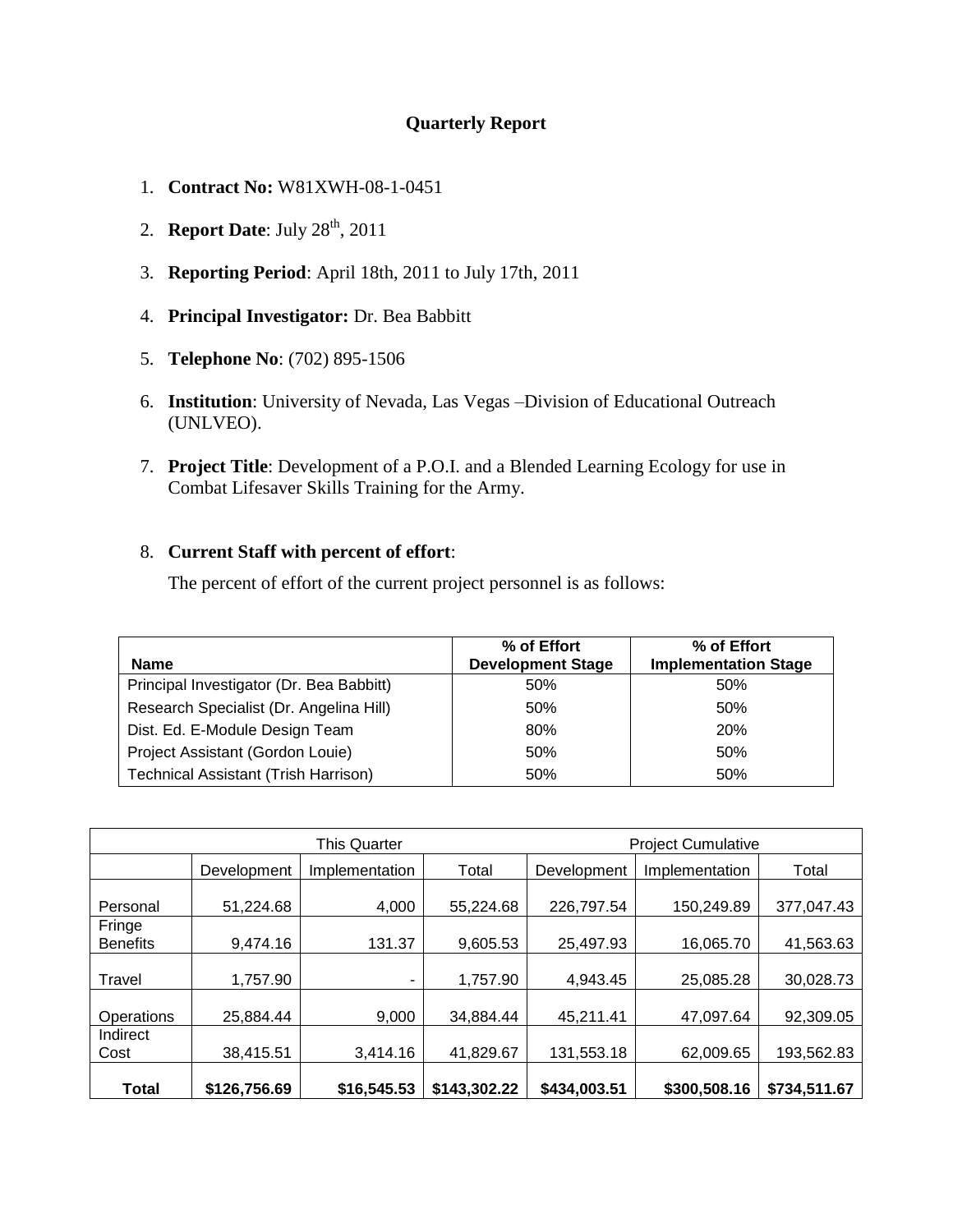#### 9. **Project Updates and Progress for the Quarter:**

#### - **E-Module Development**

To better illustrate the concept of teaching using a blended learning ecology, the UNLV team agreed to prepare at least two eModules to accompany the Combat Lifesaver curriculum. Through consultation with content experts at Fort Indiantown Gap it was decided that those modules should focus on two extremely important areas of the combat lifesaver curriculum – patient assessment and bleeding control.

The modules were designed as self-paced learning modules for soldiers. They represent an alternative learning tool for mastering combat lifesaver content. The design of the interactives distributed throughout the modules required extensive development time to best illustrate combat lifesaver concepts, incorporate relevant learning principles, and capitalize on the interactive potential of electronic media. Hence, numerous iterations of the interactives were reviewed and refined until they met project standards. The modules were developed by Dr. Bea Babbitt, Principal Investigator, Dr. Angelina Hill, Research Specialist, and Gordon Louie, Program Support. They were designed and programmed by the UNLV Distance Education Instructional Design Team. The Pennsylvania Army National Guard Medical Operations Instructional Team at Fort Indiantown Gap, Pennsylvania provided content expertise.

Final revisions to the eModules were completed in May. They were then sent in for production as CDs, and the team received the copies in June. One hundred fifty copies were then delivered to Cpt.Adam Bickford, Pennsylvania Army National Guard Medical Operations Unit, Fort Indiantown Gap, Pennsylvania.

#### -**Research Dissemination**

With abstracts submitted and approved, the team traveled to San Jose, California in mid-July for the Sloan-C ET4OL 2011 Conference. Project research on the effects of incorporating a student response system into Combat Lifesaver Training was shared in a presentation entitled "Enhancing an Army Training Course with Technology: Impact on Trainees and Instructors." The presenters incorporated the use of the student response system into the presentation to illustrate its use as trainee and instructor satisfaction and performance effects were described. The audience was interested in the technology itself, the instructional learning curve, and the positive research results.

The team now prepares for the next presentation (a poster session) at the ATACCC 2011 Conference in Fort Lauderdale, Florida